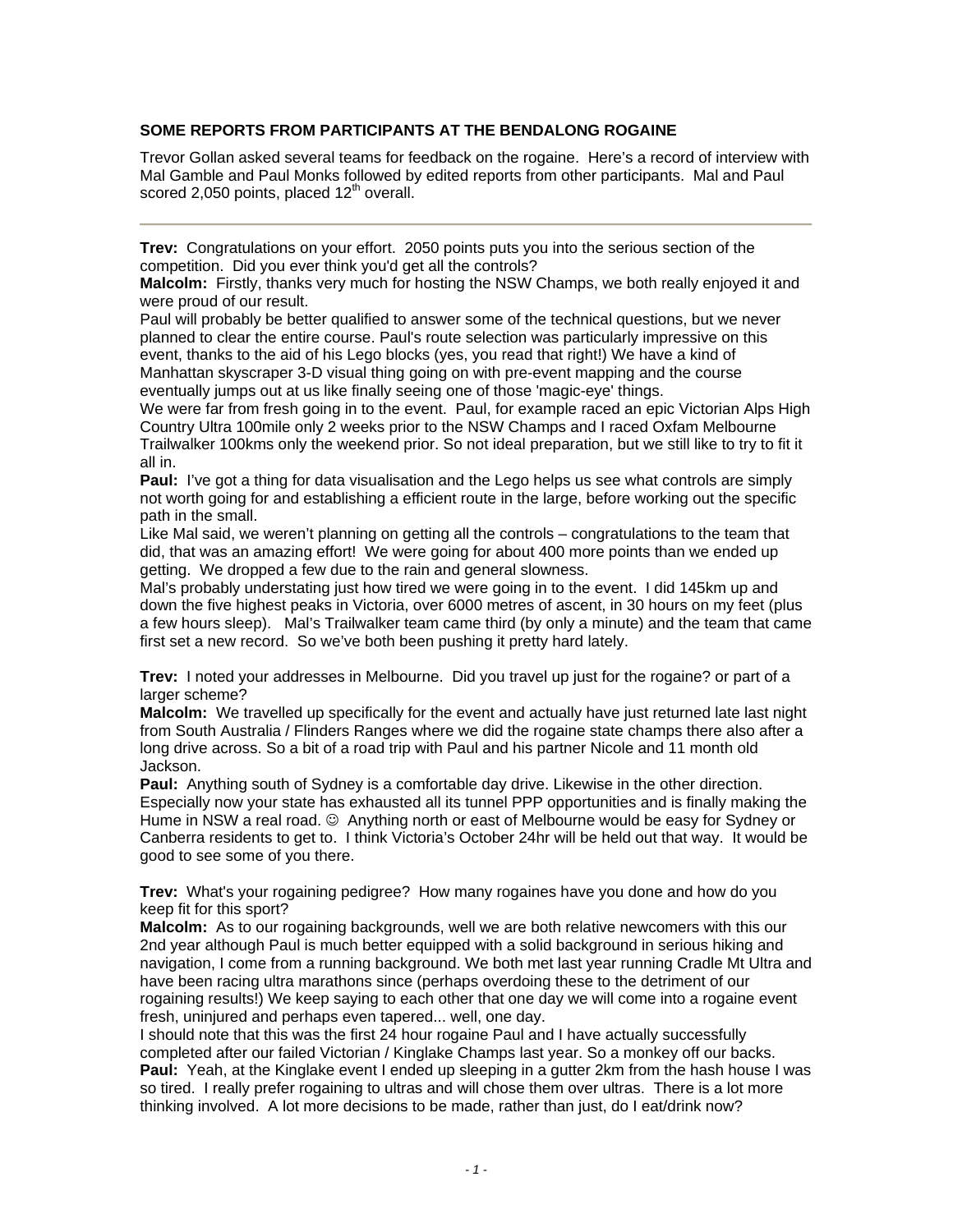Keeping fit for me is about hiking (with my son on my back nowadays), bike commuting to work, weights, step aerobics, and a little bit of running for good measure. Though I think Malcolm mostly does running.

**Trev:** What problems did you encounter on the rogaine? Were the control placements OK? (Always a question we course-setters ask.) Did you tend to go cross-country or round via the roads?

**Paul:** The control placements were great. The only bit we were genuinely confused by was approaching 64 from 54. There was a gully in between that didn't seem as prominent on the map as on the ground.

We went cross country for almost all of the daylight. Our original route was basically an anticlockwise loop. We came through 63 just on sunset and switched our course to a figure eight by going to 21 instead of 50. We then did mostly road through the night.

Our biggest problem was when the rain was at its heaviest. The night before was really nice and mild. We weren't expecting anything more than light showers. We both had rain jackets, but neither was lined and we both had about one layer too little. Still, it was okay while we were moving. Then just before we headed into the bush for 71 from the north, my headtorch stopped suddenly. We had to stop and change the batteries and we both started shivering quite badly. It took us longer than it should have to get 71. It was very early in the morning, the coldest part of the event, it was pouring with rain and we were underdressed. Actually maybe our time from the attack point was okay given the conditions. Anyway, right after we got the control my headtorch died. I had to use Mal's backup headtorch. I discovered my headtorch had a very fine crack in the plastic housing. With all the rain and wet scrub it had consumed a few millilitres of water and short circuited.

Oh and one other point, I think we scored 2150, not 2050. 31 and 73 didn't get recorded by our navlight. 31 was inaccesible when we arrived (i tried, waves reached my knees) and 73 the punch didn't work (flat battery?). Actually I mind losing the time on 31 more than the points. We tried approaching from both sides and it cost us almost half an hour all up - for 30 points! :( **Trev:** As to your lost points, I expect we can change results. #73 failed for most people and we credited points; I ran out of time in building protection for the navlights and suspect Joe Public played with it. It worked for our early visiting teams, not for anyone who visited later. #31 surprised me - we obviously didn't visit it at high tide!

#### **Trev:** What were the highlights for you?

**Malcolm:** A highlight Paul and I noted and passed on directly to Phil Whitten was the quality of the mapping. We were staggered as to its comprehensiveness and accuracy even to the degree of vegetation density. There was obviously many hours of detailed work put into this crucial area of the event.

Another plus was the hash-house location and the associated supporting literature. I am about to embark on a long-service leave road trip heading up North and will probably call into Bendalong Caravan Park en-route.

**Paul:** The map was great – six different grades of track!

In terms of controls, 40 – Barbeque in the middle of nowhere was hilarious. Hitting 90 and 91 directly in almost pitch black (well, 90 with a slight overshoot).

The wide variety of vegetation throughout the course was also a highlight. As a Victorian I noticed it was a lot more humid than the coast environs I'm used to and that was really obvious in the vegetation in the gullies.

The overall highlight of event was that we kept scoring well right to the end.

### **Trev:** Were you affected by the All Night Cafe fire?

**Paul:** We did hear from a couple of people that we passed that it wasn't there anymore, that it had burned down. We were jogging on the road in the opposite direction at the time, so didn't stop to find out what that meant. We spent much of the next hour trying to work out if we had heard them correctly!

**Trev:** Anything we as rogaine organisers can do to improve the event?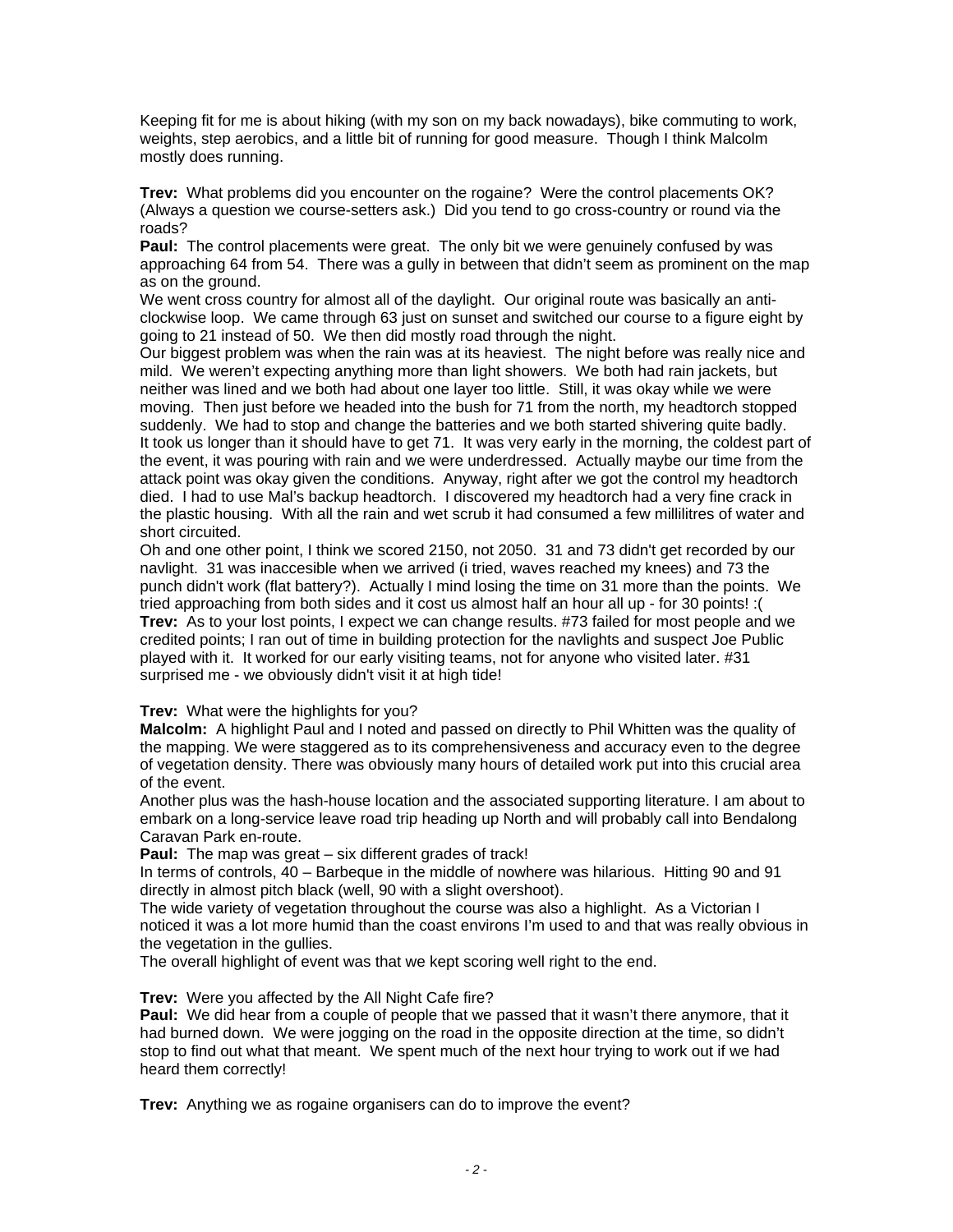**Paul:** Something I think we can all do is get more people actively involved in the sport. It would be great to see the numbers that Europe gets, especially in the longer rogaines. So keep sharing your passion with people and giving them a great introduction to the sport.

# **From Roland Cifersky:**

Firstly, it was a great course! and we really did well until we got into the heavy rain at control #71. We made the stupid decision at the start that with 1 to 5 mm forecast we would not need our Goretex jackets. So we took only the light-weight Windstopper jackets. We both were shivering once we got out on a track close to #71. We wrapped our space blankets around our body directly on the skin because everything else was already totally wet.

You guys did a wonderfully job and I can't think of anything what you could have done differently to prevent Stewart's health problem.

The only thing you could stress again is that you need to feed your body with sufficient and nutritious food all through the course to prevent the muscles from degradation.

Looking forward to do the next one!

**From Alex Ramsey & Selina Stoute** [Alex and Selina won the 6-hour event, scoring 930 points]



hour was finished.

We didn't have time on the weekend of the event to complete a 24 hour rogaine so opted for the 6 hour option. It's great training for us and gives us an opportunity to explore a new area.

I think it was a great idea that you left the 6 hour option open for the full 24 hours. The 24 hour event is the main event and by having the 6 hour event open across the 24 hours it creates lots of flexibility for novices and the experienced. We certainly weren't fazed by not knowing the outcome of the event until after the 24

The only problem we encountered was finding control 74; there were more creeks in the area than marked on the map. We approached the control from the NE (walking up the main creek). We thought our attack point from the road was approximately 200-300m from the control but when walking up the main creek we came across two creeks and tried both of them but could not locate the spur with the control on it. I don't think it was the course setters fault – there just wasn't enough detail on the map. If we had been patient and gone back to basics we would have got the control. As it was we felt we had wasted too much time on the control and, only two hours into the event, we decided to ditch it and move on. I estimate that this cost us 100 points (70 points + one 30 point control we ditched towards end due to time constraints).

We tried to use the roads as much as possible given that the terrain was fairly slow moving, but I would estimate we spent approximately 50/50 on roads and cross country.

The highlight of the event was the location – we live in Canberra and it's always nice to get down to the coast – but I hate lawyer vine! Also the use of waterproof backing paper for the map was an excellent addition!

Nothing I can think of that would improve the event, it was well run and the post-event food was great!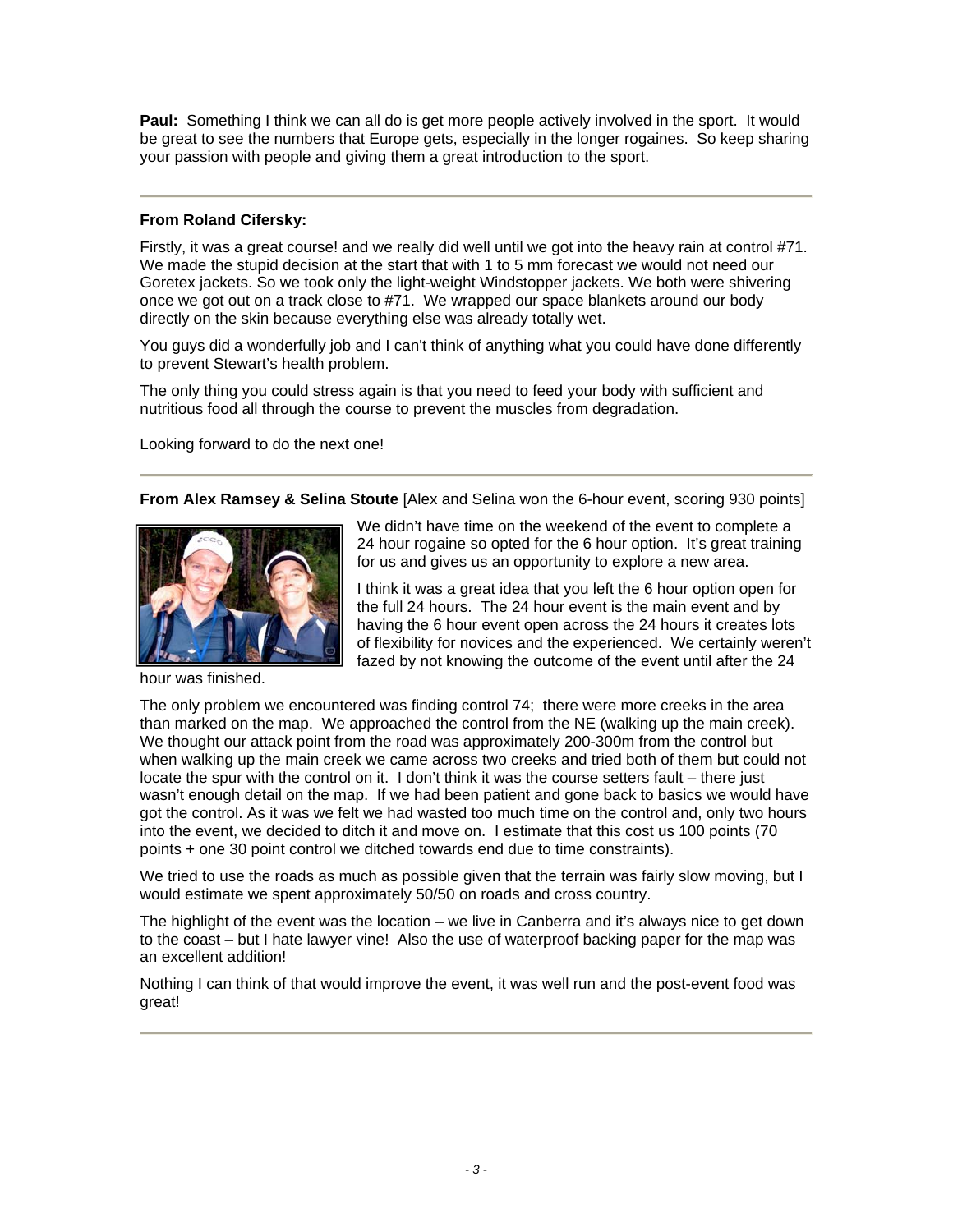**From Matt Webster** [with Wayne Eliot, finished 2<sup>nd</sup> overall scoring 2,770 points. See their route on NSWRA website]



Our initial plan involved trying to spend a bit of time on tracks and trails, running on the obvious tracks (5 mins on, 1 or 2 mins off), and dumping our packs for some out and back running. We planned to be in the central part of the course for night time, where we hoped navigation would be easier in the steeper terrain. We planned to break at the All Night Café, and if we were feeling well, hoped to do some more running in the morning. Our return home had plenty of escape routes.

The first 6 hours went incredibly smoothly - we hit all our checkpoints first time, and our speed was quite fast. The only hiccough was near checkpoint 21, where we encountered a river with no bridge. No problem - we stripped to our undies and swam across.

Since we were way ahead of a clean sweep score, we decided to hit CP 41 (the only CP we had dropped from our planned route). We reasoned that we had some chance of a sweep, so we may as well go for it now (and not when we were near the HH, when we couldn't). Unfortunately, we



Berrara Lagoon, near #21

missed the next CP, and spent some time looking for it. Night had descended, we were no longer running, and our scoring rate quickly dropped (along with a few CPs). After scoring 1020 points in the first six hours, we scored 400 in the next six.

We wandered into the ANC post explosion, and had our only substantial break (about 35 mins). The hours until sunrise were slow going, made much more uncomfortable by the rain. We kept moving, and the score kept ticking, albeit slowly. We didn't consider another night-time stop, otherwise I think the cold would have got to us.

Morning came when we were on top of a hill, back on a track, and things started to feel a whole lot better. We modified our route again, avoiding some far flung CPs, and picked up the pace. We even began our running routine again. The return home through the lake was interesting - I found the water on my feet soothing, although I don't think Wayne liked it as much. It was good to be in the company of other teams, after a fairly lonesome night in the sticks.

We had a final dash along the beach, before climbing the headland and grabbing the final 2 CPs. We ran all the way from the last CP back fast, after recognising a few threats. We finished with 8 minutes to spare, and we were spent. We knew we had done well, but didn't think we would win the Men's division. It felt great.

Congratulations on putting on a great event, although I was wondering why there was no sponsorship? My brother rogaines regularly around Cairns, where he reckons a field of 80 people gets some fairly decent prizes from the 2 local Adventure stores. It would be great to have some spot prizes, even if they were just some unwanted stock from an outdoor store.

**From Jonathan Miller** [with Melisah Feeney finished 6<sup>th</sup> overall with 2,280 points, also 1<sup>st</sup> in Veterans and 2<sup>nd</sup> Mixed team]



In response to your questions, I entertained the notion that we just might get all the controls when we were doing well at dusk, but I was very aware that 'productivity' declines significantly after the first 6-8 hours of a longer rogaine.

I did my first Melbourne University Mountaineering Club 24 hour walk in 1979 – these were 'line events' like orienteering courses. I did a few of these and a few rogaines in the early 1980s, including the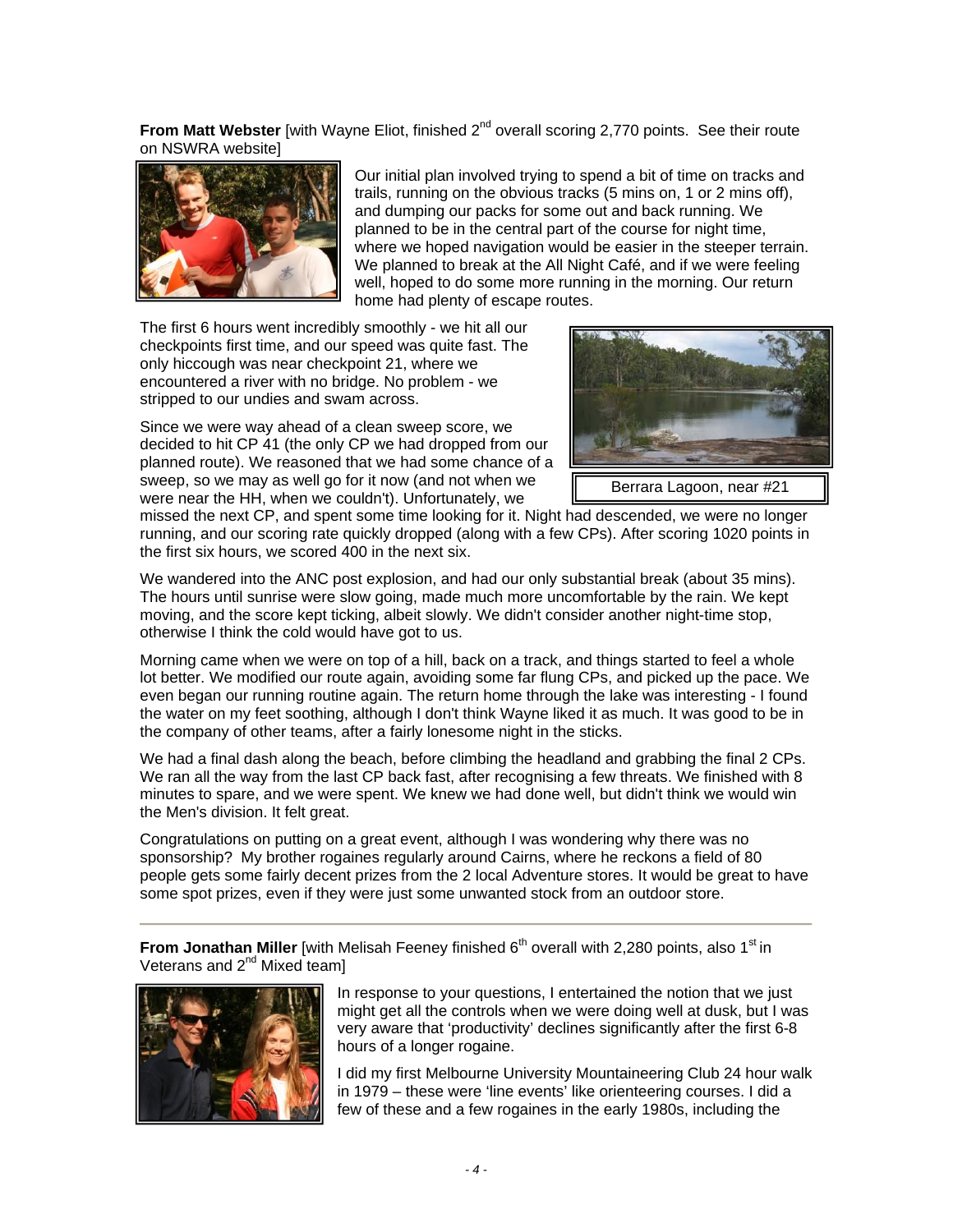1980 intervarsity and Australian championships in Victoria before a long-term foot problem, and a move interstate, encouraged me to stop competing. I returned to rogaining in a low key way as I took up orienteering in Canberra in the 1990s.

I have become more serious about rogaining since I have had the opportunity to team with someone as strong as Melisah, who only started in the sport in 2005. We have now done seven events together, mostly 6 and 8 hour events. Last weekend was our first 24-hour together other than the World Champs at the Warrumbungles, from which we had to withdraw due to illness and foot problems. Melisah and I keep fit by running a few times a week, cycling, stretching and yoga. We are on a fitness and skills training schedule to build up for the world champs in Estonia.

The main problem I faced was getting seriously cold just before dawn after the rain. Melisah has had some ongoing issues with her feet and shoes.

Navigationally I was pretty happy with the way we went - Melisah did really well in the brain-dead early hours of the morning. Certainly the scrub was pretty tiring in places, particularly at night. We were lucky to get 100 at night, but the only other one we had problems with was 76, which I thought might have been a bit low relative to the indications of the contours. We often took the roads so we could go faster and have a confident attack point. This was less practicable in the spine of controls 52 to 51.

The highlights for me always include knowing we are still going strong at dawn – a beautiful time of any event – and there is not much longer to go! I really enjoyed the fast run up the eastern shore, picking up controls quickly. There were some very picturesque valleys, although I saw them a little less joyously for the slowness of the scrub.

We were lucky with the All night café – we got there at 5pm and having a feed we did not have to carry was a real boost for us.

The HH choice was wonderful. The amenities and the beauty of the site – and the quiet for sleeping – were great.

A matter of continuing discussion certainly in Canberra is the preferred terrain and style of bush for rogaining. I have very fond memories of my Victorian days going across open farmland and open bushland (detracted slightly by the number of fences!) Rogaines like the Warrumbungles and others with thick scrub provide a different test. While I loving bushwalking in less disturbed areas, when rogaining in persistently thick scrub, I sometimes think wistfully of the more open country of rogaining in my 20s.

What is the deal with getting the little plaques done for the trophy? Should we get that done locally? I notice there is no plaque for last year's winners – Anna Booth and Phil Creaser.

**From Jason Lee** [with Nik Dontschuk, scored 1,470 points, finishing 27<sup>th</sup> overall]



I don't think we encountered any major problems on the rogaine. From my perspective, it was a good race and we did commendably. We did have some intentions of staying on the course for the full 24hrs, but at 3am in the morning at the hash house, hot food in our stomachs, rain pouring down, feeling wet and cold, we made a call for three hours sleep that I think we don't need to feel ashamed of. In all, I think we had about six and a half hours rest that perhaps

we could have utilised in scoring more points. But all that is in retrospect...

We spent about 40mins at the all night cafe. We were 'waiting for water', but that was just an excuse to have a rest really. We stopped for another half hour at W3 where Nik treated his sore feet and removed some squashed leeches. We got into the HH at just after 3am, went to sleep from 4 to 7, and left for a morning loop around 7:50am.

We found all the controls that we looked for. If we took longer than we should have, it was because of small nav mistakes rather than poor control placement.